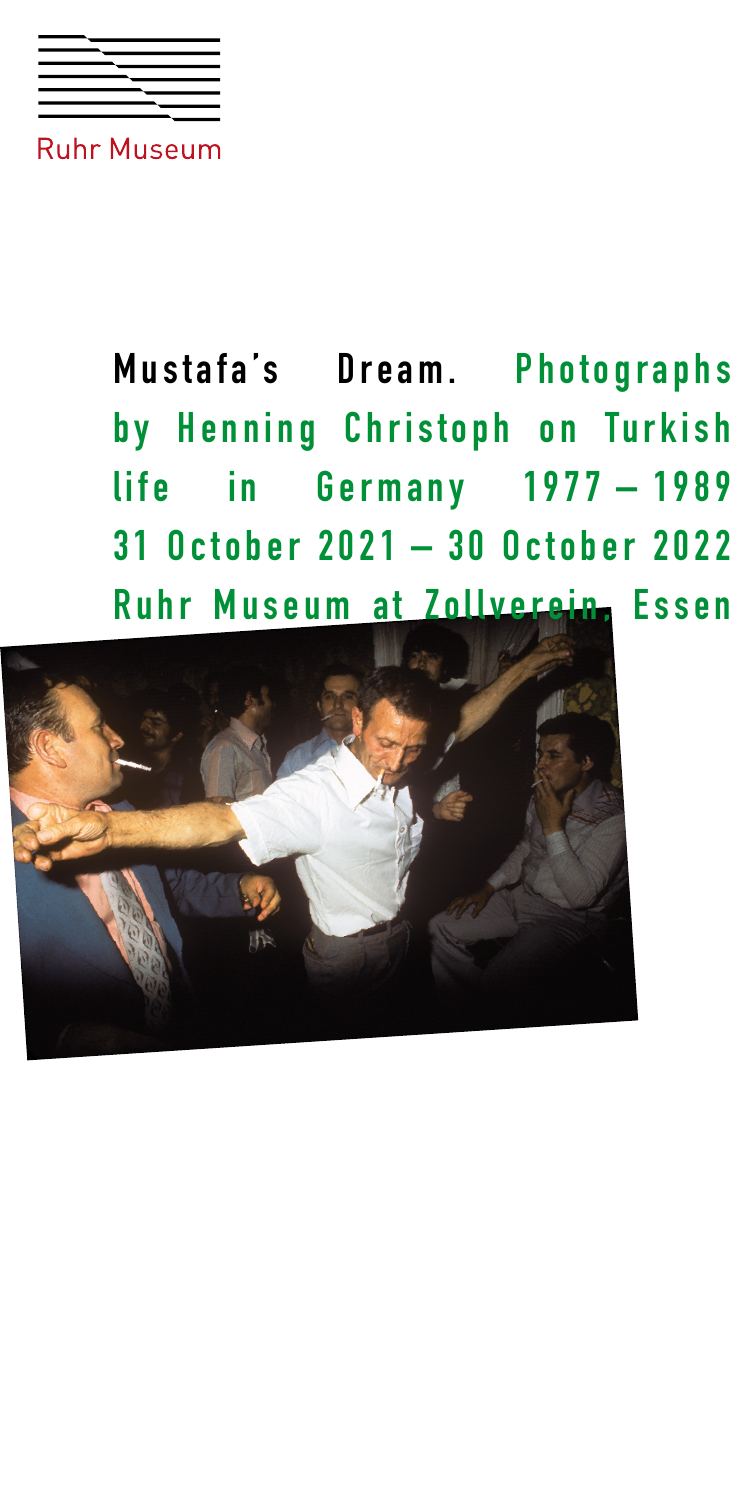**The German-American photographer Henning Christoph, born in 1944 in Grimma near Leipzig and winner of several World Press Photo awards, photographed the everyday life of Turkish migrant workers in Germany from 1977 to 1989, focusing on the Ruhr area. The exhibition features a video interview with the photographer himself in which he reports on the development of his long-term documentation of Turkish life in Germany. From 1977, having been commissioned by GEO magazine, he was able to spend a year and a half engaging in intense research and photography. The images appeared in 1979 in "The German Turks" – the first comprehensive photo feature on this subject. This legendary GEO feature is displayed in its entirety in the exhibition.** 



Filiz Üge from Duisburg and Mehmet Süer from Lüdenscheid cutting their wedding cake, October <sup>1982</sup>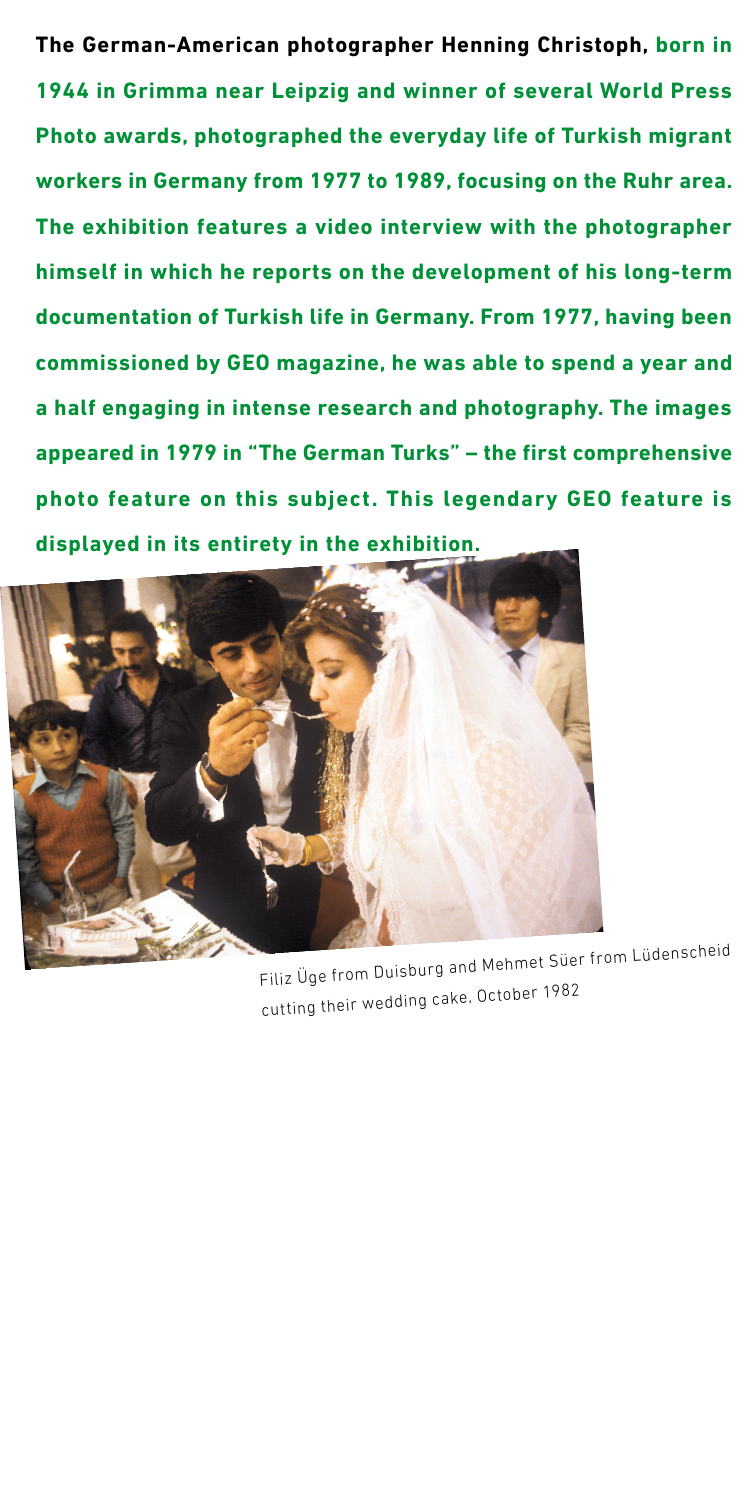**The special exhibition at the Ruhr Museum documents the photographer's friendships, his exploration of everyday Turkish life and his creative vision in more than 150 photographs in black-andwhite and colour. The images depict families at work, at school, at circumcision and wedding ceremonies, at political and religious events, out shopping, performing ritual slaughter, processing sheep's wool, cooking, travelling to Turkey and watching oil wrestling matches. The result is a comprehensive picture of different groups of families with Turkish roots who chose to migrate and seek work in Germany, often out of a personal desire to improve their lives.** 



A Turkish shopkeeper in front of his grocery store, Gelsenkirchen-Bismarck, March 1982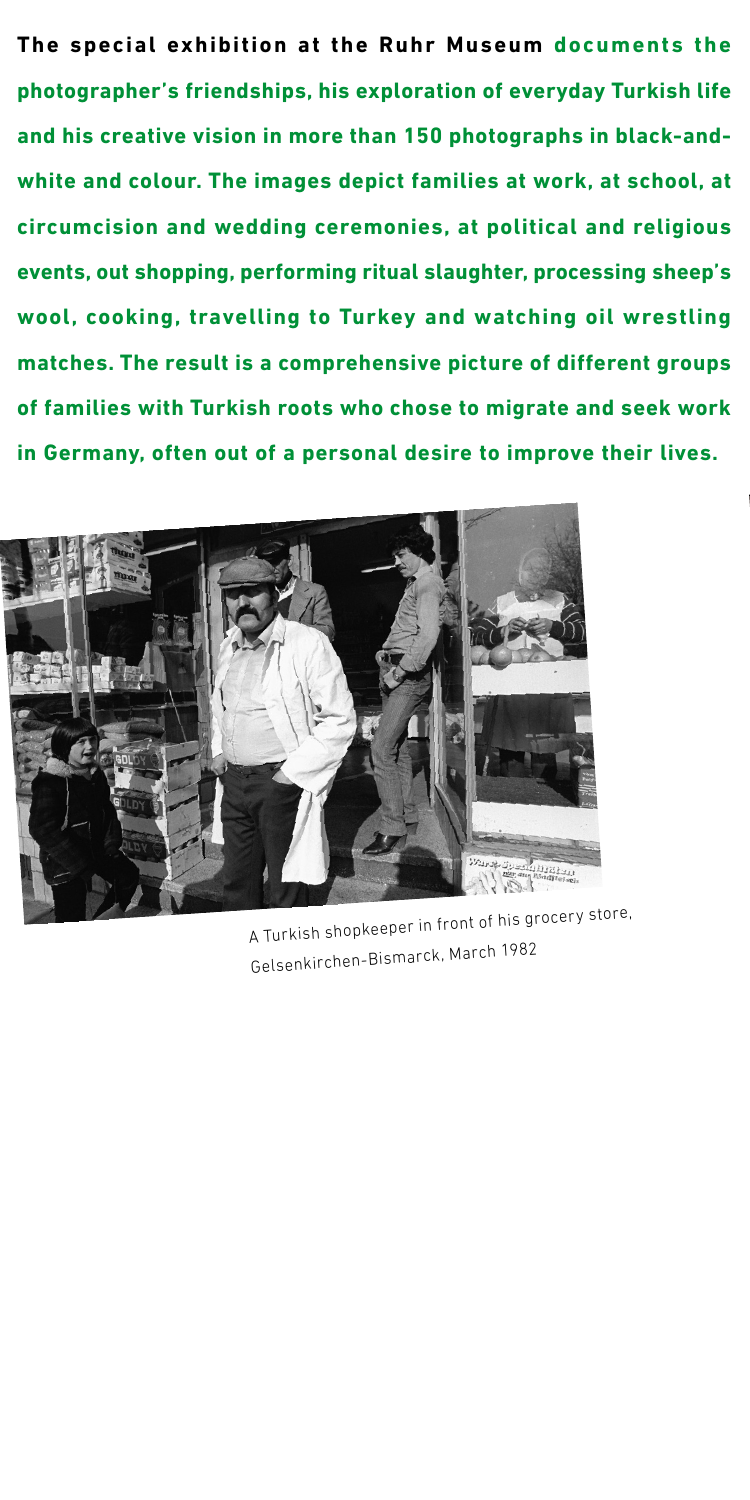**Mustafa's Dream: Like so many migrants, Mustafa Aydın, Christoph's friend and the exhibition's namesake, carried big dreams in his luggage. He planned to buy a sawmill after returning to Turkey, but this wish did not come true. Mustafa Aydın stayed in Germany and built a life here. Henning Christoph's collection of 35mm black-and-white negatives and colour slides on the themes of "Migration" and the "Ruhr region" was acquired with the help of the Alfried Krupp von Bohlen und Halbach Foundation. The exhibition takes place on the occasion of the 60th anniversary of the German-Turkish recruitment agreement.** 



Mother and father Aydın with Bayram and Mustafa, Essen-Altendorf, July, 1977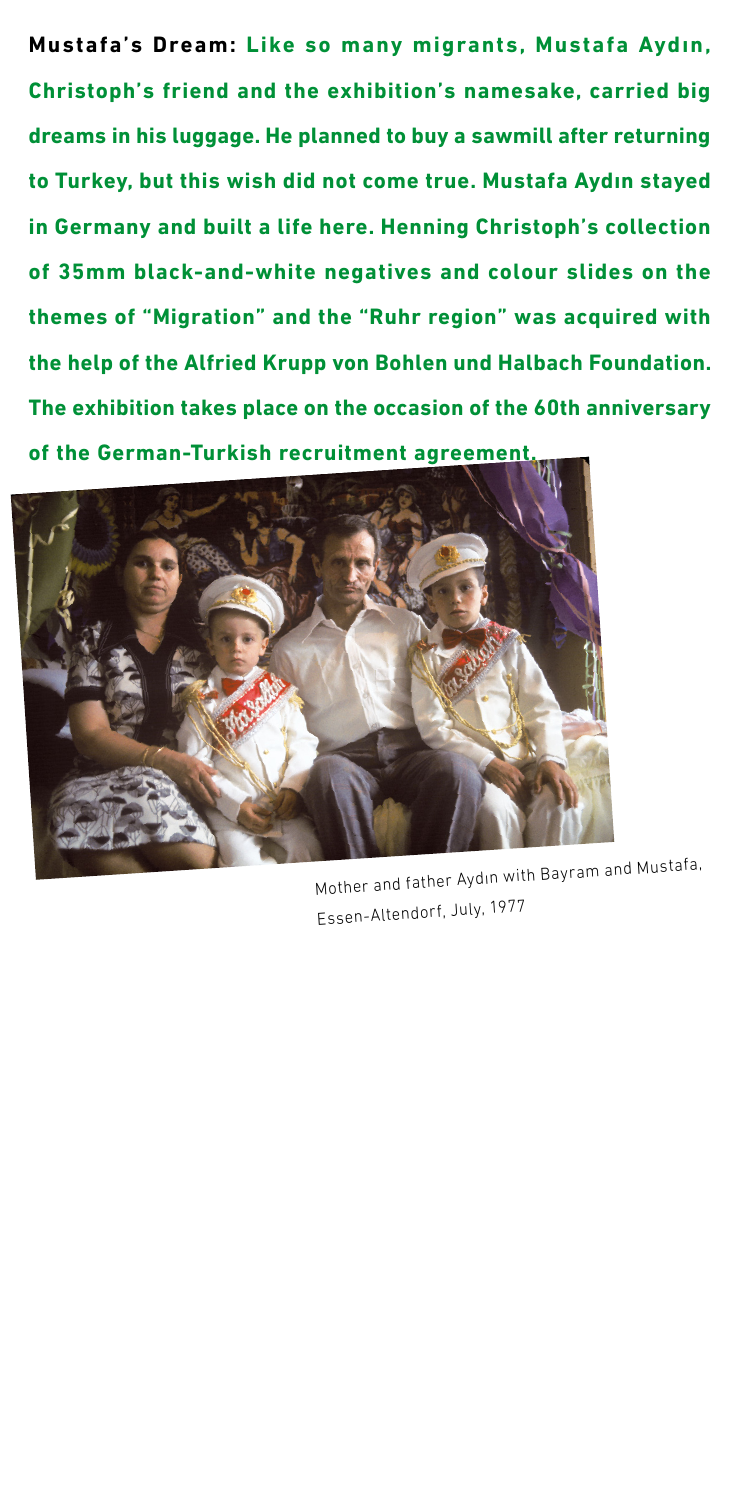#### **ACCOMPANYING PROGRAMME**

**Mustafa's Dream.**

**Photographs by Henning Christoph on Turkish life in Germany 1977–1989** 

Participation in the events at Zollverein is free of charge (except for the excursion). Please register at besucherdienst@ruhrmuseum.de

#### **In conversation with Henning Christoph**

The renowned photojournalist will be making a personal appearance to answer questions on two evenings. The conversation will include – but no doubt range beyond – his impressive photographs of Turkish life in Germany in the 1970s and 80s.

Wed 10.11. Tues 31.5., 6pm Location: Kokskohlenbunker

#### **Photography talks**

Another generation, another perspective: Aslı Özdemir and Aslı Özçelik present their approach to the subject, their work and their projects as young female photographers of Turkish origin.

Tue 7.6., 6pm Location: Kokskohlenbunker

#### **"Have a çay with ..." Storytelling Café**

Eat, drink and reminisce together. Participants will be reminded of their connection to the German-Turkish recruitment agreement as they share their stories and photographs. Sat 21.5., 20.8., 3pm; Location: Hall 10

# **Your World in Words – A Writing Workshop with Aylin Çelik**

The poetry slammer will quide participants as they write their first poems and stories about belonging, home, favourite people and their everyday life.

Sat 13.11., 11am; Location: Hall 10

#### **Film evenings**

Paul Hofmann from the "Kinemathek im Ruhrgebiet" film archive will present and moderate discussions on selected films from 60 years of German-Turkish coexistence on the Rhine and Ruhr rivers. Sun 22.5., 26.6., 11am; Location: Eulenspiegel

# **Reading with "Daughters and Sons of Guest Workers"**

The literary collective "Daughters and Sons of Guest Workers" offers an artistic-performative re-telling of autobiographical stories from their family history.

Sat 5.2., 6pm; Location: Hall 6

# **Cooking course: "Misafir Sofrası – The Table of a Turkish Host"**

A cooking course for long-time lovers of Turkish cuisine or those ready to discover it for the first time. Together, participants will prepare a table of unique Turkish specialities.

Sat 19.3., 14.5., 2.7., 10.9., 5pm: Location: Bullmannaue 11, 45327 Essen

# **Excursion: How German is the doner kebab? A culinary treasure hunt**

This journey of discovery will take you to various locations around Zollverein. Between snacks, baklava and one of the best restaurants in Essen, the participants will also learn about the exciting biographies of the restaurateurs. Sat 18.6., 20.8., 22.10., 2pm: €45. concessions € 30 Meeting point: Ruhr Museum

#### **Read Aloud Day**

The Ruhr Museum is taking part in Germany's Read Aloud Day and will tell wonderful stories under this year's motto "Friendship and Cohesion".

Sat 20.11., 11am; Location: Rundeindicker